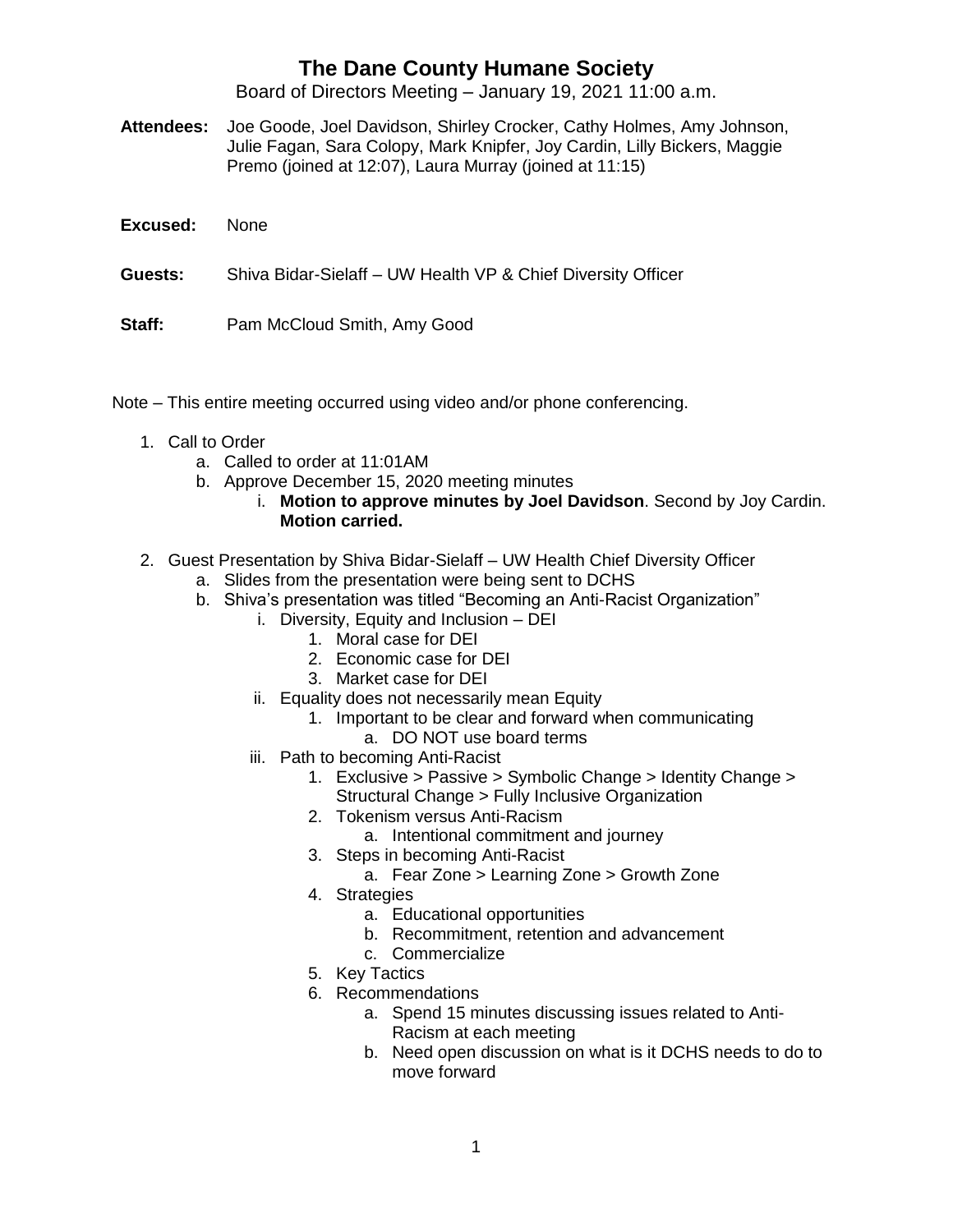## **The Dane County Humane Society**

Board of Directors Meeting – January 19, 2021 11:00 a.m.

- i. How do we introduce / educate other communities about who DCHS is and what it does?
- ii. Other communities must value DCHS to want to support / participate with it
- iii. Example opportunities for education
	- 1. Black Chamber, Urban Triage, Centro Hispano
- c. Diversity Committee should start discussion on how to
	- move this introduction / education forward with the Board
		- i. Anyone interested should contact Joe or the Board Diversity Committee
- iv. Will discuss action items and Diversity Committee at February Board meeting
- 3. Regular Updates
	- a. Executive Director
		- i. See Report
		- ii. 2020 Audit
			- 1. Audit letter signed and sent
			- 2. Auditors on site
				- a. Helped reduce staff time commitment for audit
			- 3. Auditors presenting to Finance Committee in February
				- a. FC to present audit report to Board in March
				- b. 990 review and approval by Board in April
		- iii. Development Staff
			- 1. Lost three staff members to national humane organizations
	- b. Development Update Amy
		- i. See report
		- ii. Over \$120,000 above goal for Development for 2020!
			- 1. Amazing accomplishment!
			- 2. Unknown how this will impact 2021
		- iii. Toto's Gala
			- 1. Invites going out today
			- 2. Already sold 80 ToGo Boxes
	- c. Animal Statistics
		- i. Populations down due to Covid
		- ii. No Transfers at beginning and now only at  $\frac{1}{2}$  volume
		- iii. Difficult to social distance in Vet Clinic
		- iv. Lots of wildlife being done directly by rehabbers
			- 1. Not through DCHS
			- 2. No Wildlife volunteers in 2020
				- a. Volunteers are very necessary to run wildlife programs so had to reduce intake significantly
	- d. Financial Report Cathy
		- i. No new financials until after audit
- 4. Committee Activity
	- a. Finance
		- i. Continued to work in IPS and working with UBS
	- b. Philanthropy no update